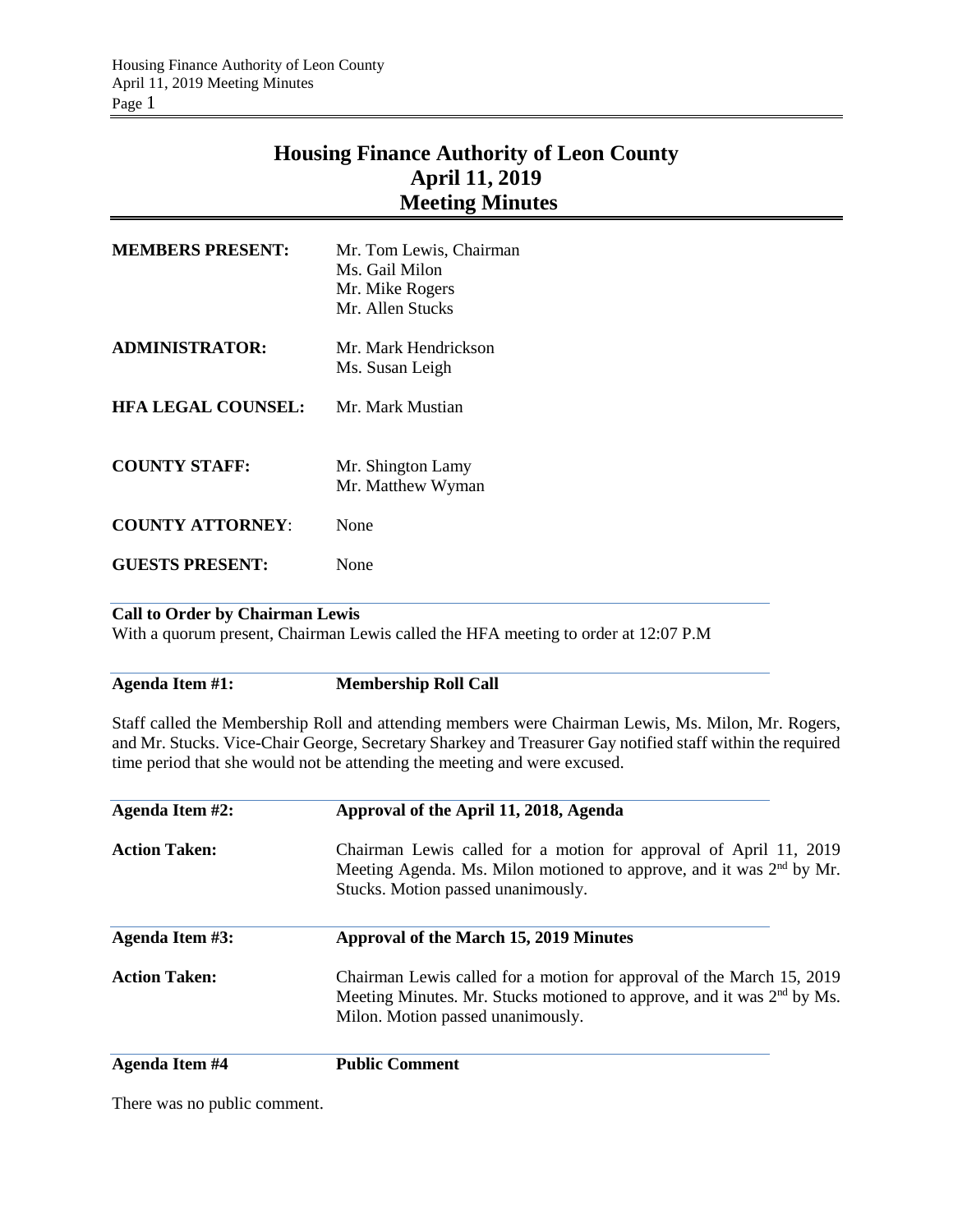| <b>Action Taken:</b>      | No action taken                                                                                                                                                                                                                                          |  |  |
|---------------------------|----------------------------------------------------------------------------------------------------------------------------------------------------------------------------------------------------------------------------------------------------------|--|--|
| Agenda Items #5A-5C       | <b>Financial Reports, Budget &amp; Expenditure Approvals</b>                                                                                                                                                                                             |  |  |
|                           | Mr. Hendrickson presented the Financial Reports, including the March 31 balance sheet, year-to-date<br>expenditures and income, the backup materials, and the proposed expenditure and debit card approvals.                                             |  |  |
| Action Taken: 5A, 5B & 5C | Mr. Stucks motioned to accept the February 28, 2019 Financial Statement<br>and Income and Expense Report and to approve the proposed Expenditure<br>and Debit Card Approval list, and it was 2 <sup>nd</sup> by Ms. Milon. Motion passed<br>unanimously. |  |  |
|                           | The Board requested the Administrator to review wire fees and to<br>determine if Capital City Bank would waive such fees.                                                                                                                                |  |  |
| Agenda Item #6A:          | <b>Magnolia Terrace Bond Application</b>                                                                                                                                                                                                                 |  |  |

Mr. Hendrickson, Mr. Mustian, and Mr. Lamy updated the Board on the status of the Magnolia Terrace bond application, including detailed information on the process involved with holding a TEFRA hearing and requesting BOCC approval. A lengthy discussion followed on methods to effectively communicate to the BOCC what TEFRA was and what is the BOCC's role in the process.

Action Taken: 6A **The Board directed Mr. Hendrickson to work with Mr. Lamy on a one-page summary of TEFRA and the development for the BOCC.**

**Agenda Item #6B: HFA Annual Report**

Mr. Hendrickson explained that the HFA was now required to submit an annual report to the Board of County Commissioners, but there was no specific date upon which the report was due. He stated that a draft report was in the Board Packet.

| Action Taken: 6B | Mr. Stucks motioned to approve the Annual Report, subject to various                  |
|------------------|---------------------------------------------------------------------------------------|
|                  | typographical errors being corrected, and it was 2 <sup>nd</sup> by Ms. Milon. Motion |
|                  | passed unanimously.                                                                   |
|                  |                                                                                       |

**Agenda Item #7A: County Report on Emergency Repair Program**

Mr. Wyman reported that the County had produced a document that put existing Emergency Repair Program policies and procedures into a written format.

**Action Taken: The Board requested an Executive Summary of the results of the program.**

**Agenda Item #8A: Emergency Repair Program**

Mr. Hendrickson reported on the status of the program.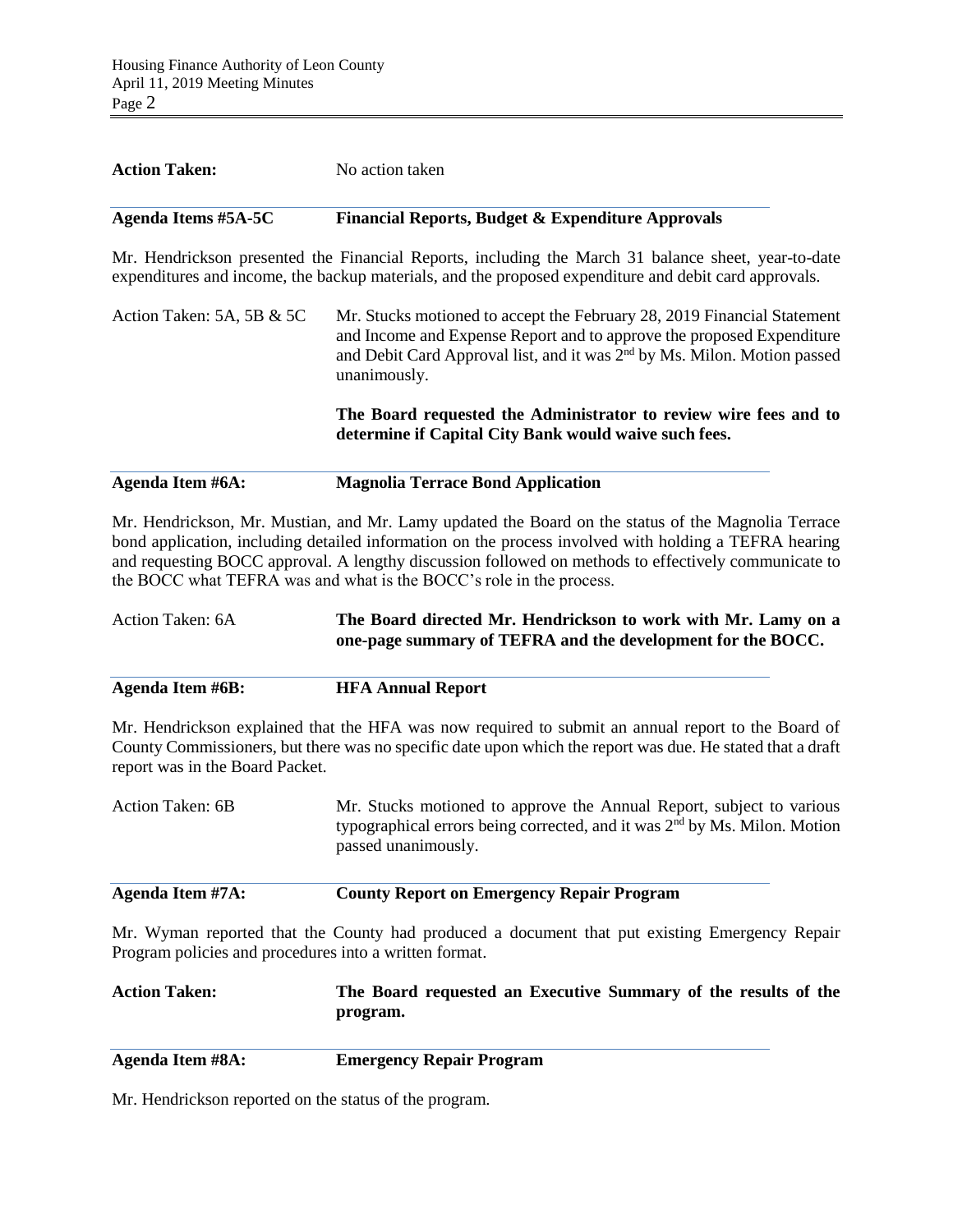**Action Taken** No action taken.

| <b>Agenda Item #8B:</b>                         | <b>Real Estate</b>                                                                                                                                                                                                        |
|-------------------------------------------------|---------------------------------------------------------------------------------------------------------------------------------------------------------------------------------------------------------------------------|
| price or which properties had been sold.        | Mr. Hendrickson reported on the status of the marketing by Ketcham Realty, stating that Ketcham reported<br>that four properties had been sold, with one in process, but had provided no information to-date on the sales |
| <b>Action Taken:</b>                            | No action taken.                                                                                                                                                                                                          |
| <b>Agenda Item #8C</b>                          | <b>Legal Update</b>                                                                                                                                                                                                       |
| Mr. Mustian reported he had no items to report. |                                                                                                                                                                                                                           |
| <b>Action Taken:</b>                            | No Action Required.                                                                                                                                                                                                       |
| <b>Agenda Item</b>                              | <b>Lakes at San Marcos Occupancy</b>                                                                                                                                                                                      |
| had requested this information quarterly.       | Mr. Hendrickson reported on the current occupancy level of Lakes at San Marcos, noting that the Board                                                                                                                     |
| <b>Action Taken:</b>                            | No Action Required                                                                                                                                                                                                        |
| <b>Agenda Item #8D:</b>                         | <b>To-Do List</b>                                                                                                                                                                                                         |
| Home Expo being held April 13.                  | Mr. Hendrickson reported that the to-do list was in the Board Packet. Mr. Lamy provided an update on the                                                                                                                  |
| <b>Action Taken:</b>                            | No Action Required                                                                                                                                                                                                        |
| <b>Agenda Item #8F:</b>                         | <b>State Legislative Update</b>                                                                                                                                                                                           |
|                                                 | Mr. Hendrickson updated the Board on the 2019 Legislative Session.                                                                                                                                                        |
| <b>Action Taken:</b><br>No action taken.        |                                                                                                                                                                                                                           |
| Agenda Item #9:                                 | <b>Adjournment</b>                                                                                                                                                                                                        |

On a motion by Mr. Stucks, 2<sup>nd</sup> by Ms. Milon, the Board voted unanimously to adjourn the meeting at 1:09 P.M.

Tom Lewis, Chairman

\_\_\_\_\_\_\_\_\_\_\_\_\_\_\_\_\_\_\_\_\_\_\_\_\_\_\_\_\_\_\_ Jeffrey Sharkey, Secretary Date:

\_\_\_\_\_\_\_\_\_\_\_\_\_\_\_\_\_\_\_\_\_\_\_\_\_\_\_\_\_\_\_